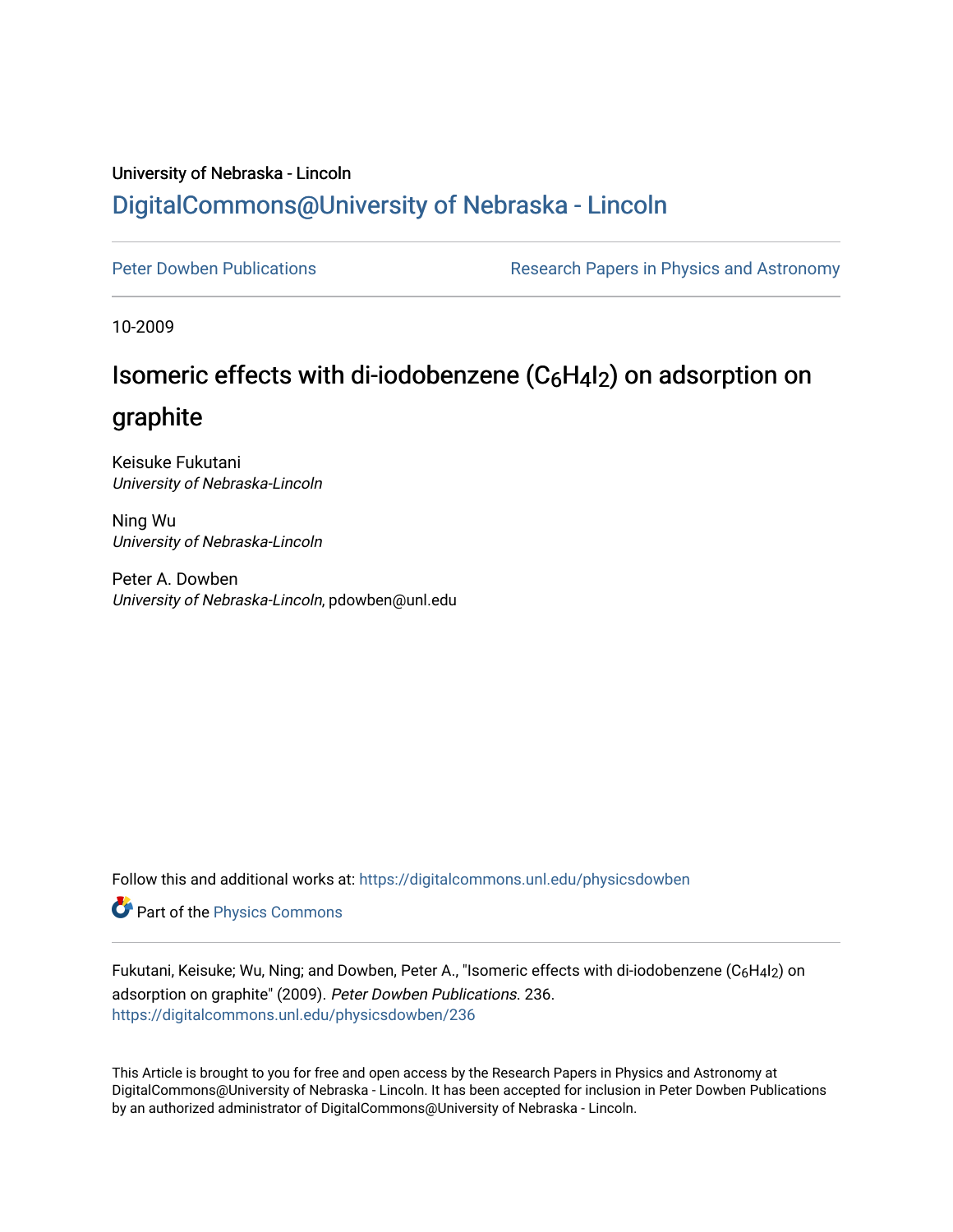Published in *Surface Science* 603:19 (October 1, 2009), pp. 2964–2971; doi: 10.1016/j.susc.2009.08.004 Copyright © 2009 Elsevier B.V. Used by permission. http://www.elsevier.com/locate/susc

Submitted June 20, 2009; accepted August 6, 2009; published online August 12, 2009.

# **Isomeric effects with di-iodobenzene**  $(C_6H_4I_2)$ **on adsorption on graphite**

Keisuke Fukutani, Ning Wu, and P. A. Dowben

Department of Physics and Astronomy, Nebraska Center for Materials and Nanoscience, University of Nebraska–Lincoln, Lincoln, NE 68588-0111, USA

*Corresponding author —* Peter A. Dowben, tel 402 472-9838, fax 402 472-2879, email pdowben@unl.edu

#### **Abstract**

Differences are seen in the adsorption of 1,2-di-iodobenzene, 1,3-di-iodobenzene, and 1,4-di-iodobenzene on graphite, as a function of exposure, using core level photoemission. The isomer 1,3-di-iodobenzene exhibits significant differences from 1,2-di-iodobenzene, and 1,4 di-iodobenzene in apparent sticking coefficients and core level binding energies. 1,3-Di-iodobenzene adsorb on graphite at 110 K in a strongly Stranski–Krastanov or Volmer–Weber (island) growth mode. The implication is that, even for small molecules adsorption, the adsorbate dipole in the plane of surface and the choice of isomer may matter.

**Keywords:** halocarbon adsorption, halobenzenes, dipole interactions, adsorption kinetics

#### **1. Introduction**

For many large molecule adlayers, including a number of organic and metal–organic species, the energy level alignment of the adsorbate with respect to a conducting substrate Fermi level or adjacent layer chemical potential is dependent on the interfacial electronic structure and interfacial dipole layer, as has been demonstrated for a number of molecules [1–3], including metal (II) macrocyclic compounds (MPc) [4–12]. For metal (II) phthalocyanines adsorbed layers, the d-filling of the metal center atom is seen to alter the molecular band offsets [6–9], and in the case of the macrocyclic metal tetraazaannulenes (TMTAA), the d-filling of the metal center atom alters the preferential molecular orientation upon adsorption [12]. For the roughly spherical *closo*-carboranes, a clear relationship is observed between the dipole moment of the adsorbate and the alignment of the observed molecular orbitals with respect the substrate Fermi level [3]. For smaller adsorbates, like  $N_{2}$ , similar effects are observed [13, 14], but the profound differences in substrate interaction tend to obscure the effect of the interface dipole itself. While the effects of the dipole moment along the surface normal are expected [1–3, 15, 16], the possible role of the in-plane dipole, the dipole of the adsorbate parallel with the interface, is far less clear [16].

One way to test for effect due to the in-plane adsorbate dipole is to compare the adsorption of planar molecules, with different dipole moments, on a substrate where the adsorbate interactions with the substrate are weak. With this goal, we have investigated the adsorption of the three different isomers of di-iodobenzene  $(C_6H_4I_2)$  on graphite surface at 110 K. Graphite has several advantages as a substrate for in-plane adsorbate dipole interactions. Graphite is a substrate where the interactions with substituted benzene adsorbates are weak, and very flat surfaces can be prepared with very few steps. By avoiding surface steps we minimize the number of adsorbate interactions at step edges. The weak influence of the graphite substrate with the adsorbate is important in suppressing adsorbate dissociation, particularly as dehalogenation, seen with halogenated benzene adsorption, occurs on many substrates [17–20], but does not occur with initial halogenated benzene adsorption on some select metal [21–25] and nonmetallic substrates [26–28].

#### **2. Experimental**

Di-iodobenzene adsorption was performed with the graphite substrates cooled to 110 K, where C–I bond scission is unlikely [22–25], under ultra-high vacuum (UHV) conditions. The clean graphite surface was characterized by core level X-ray photoemission (XPS), and combined valence band photoemission and inverse photoemission, as described elsewhere [29]. An Al K<sub>α</sub> (*ħω* = 1486.6 eV) was used for the XPS studies with the electrons collected along the surface normal and analyzed in a hemispherical SCIENTA SES-100 electron energy analyzer. Throughout this work, the photon incidence angle was 45° off the surface normal. Binding energies are referenced throughout to the C 1s binding energy of the clean graphite surface at 284.3 + 0.1 eV. Curve fitting was performed with CasaXPS using a standard XPS Gaussian–Lorentzian asymmetric line profile.

The isomers 1,2 (ortho), 1,3 (meta), and 1,4 (para) di-iodobenzenes along with 1-bromo 4-iodobenzene were purchased from Sigma–Aldrich. Each was introduced into the ultra-high vacuum chamber through a standard leak valve. Exposures are noted in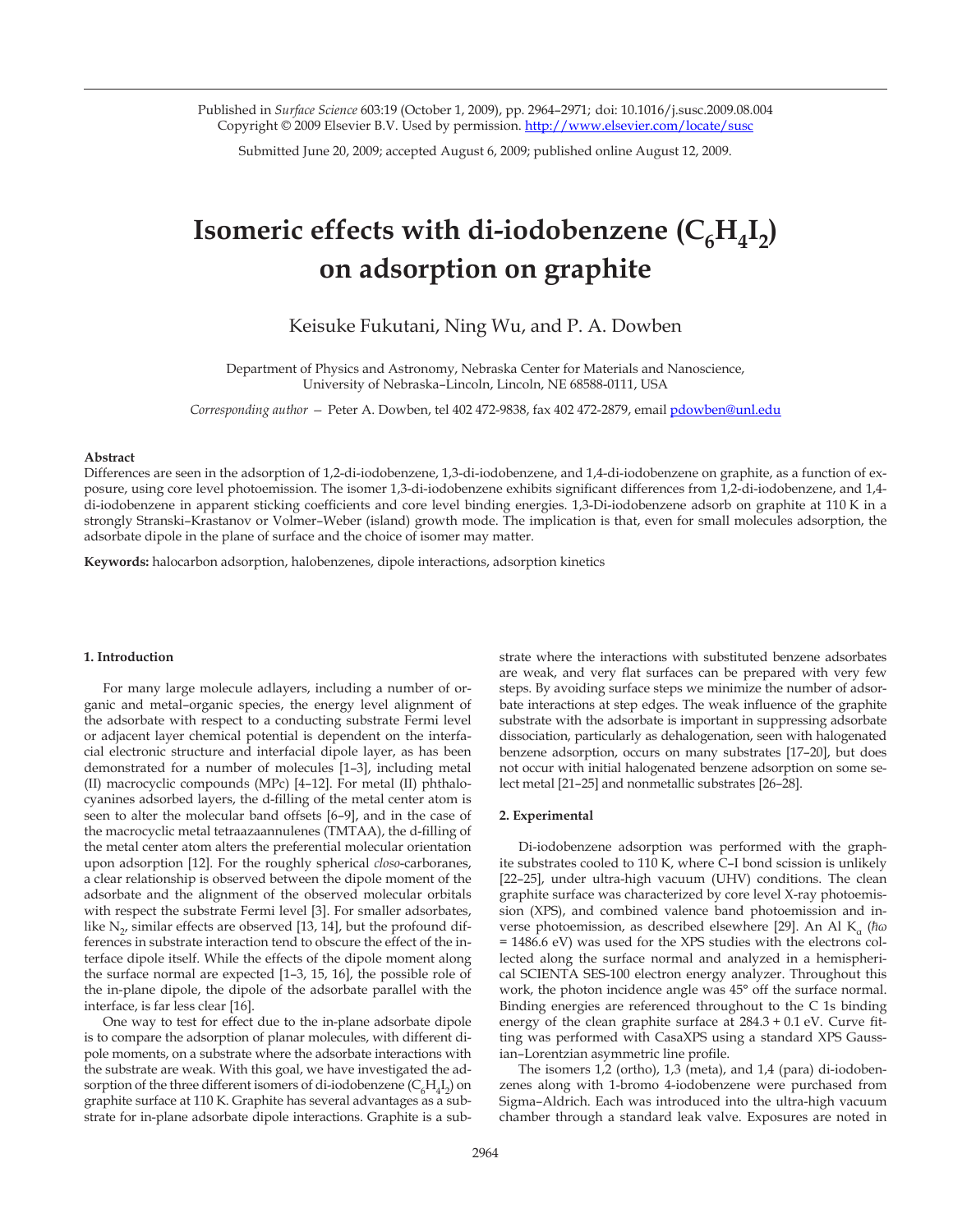Langmuirs (1 L =  $1 \times 10^{-6}$  Torr sec) and reported as measured, uncorrected for ionization gauge cross-sections, unless noted specifically otherwise.

#### **3. Apparent sticking coefficients**

With di-iodobenzene adsorption on graphite at 110 K, the benzene backbone contributes a new C 1s core level feature initially at binding energies of 285.2 + 0.2 and 284.8 + 0.2 eV for 1,2 (ortho), and 1,4 (para) di-iodobenzene, respectively, as shown in Figure 1. In addition to the C 1s core level associated with graphite, there is an adsorbate induced C 1s core level feature at 285.5 + 0.2 eV binding energy with the initial exposure for 1,3 (meta), di-iodobenzene adsorbed on graphite at 110 K. For all of the different isomers, these core level binding energies increase with increasing



**Figure 1.** The X-ray photoemission spectra in the region of the C 1s from (a) 1,2-di-iodobenzene, (b) 1,3-di-iodobenzene, (c) 1,4-di-iodobenzene adsorbed on graphite at 110 K, for different exposures. Black curves represent the photoemission spectra and thin lines indicate the various components of spectra, modeled using a standard XPS Gaussian–Lorentzian asymmetric line profile. The feature (component) at 284.3 eV binding energy can be assigned to the substrate graphite. Coverages are indicated assuming the same initial sticking coefficient for each isomer (see text) as well as the apparent coverage based on the fittings to the attenuation of the substrate signal (see text), denoted in the brackets.

exposure and 1,2 (ortho), 1,3 (meta), and 1,4 (para) di-iodobenzene coverage (Figure 1).

As indicated in Figure 2, the expected iodine  $3d_{5/2}$  core level is evident initially at a binding energy of  $620.7 + 0.1$  eV for all three isomers, and like the di-iodobenzene induced C 1s core level contributions to the XPS spectra, also increases in binding energy with increasing coverage, as discussed below. For submonolayer coverages of 1,3 (meta), and multilayer coverages of 1,2 (ortho) di-iodobenzene, a second I  $3d_{5/2}$  core level is observed at binding energies significantly greater than 622 eV, as discussed below. A second I  $3d_{5/2}$  core level peak is also observed for 1,4 (para) di-iodobenzene, but is a weak feature and more difficult to indentify without the aid of core level photoemission line shape analysis.

From the attenuation of the distinct substrate graphite C 1s core level at a binding energy of 284.3 + 0.1 eV, and the increase of the iodine  $3d_{5/2}$  core level signal intensities, we can make an estimate of the apparent di-iodobenzene coverages. Fitting that assume a uniform growth model, have been assumed, as noted elsewhere, as indicated in Figure 3. For these estimates we assume that the electron mean free path for photoelectrons emitted from the C 1s core edge to be about 11 Å [30], and may be longer given that the molecular overlayer is insulating providing no plasmon decay mechanisms for inelastic scattering. These simplified assumptions yield an apparent sticking coefficient of 0.178 for 1,2-di-iodobenzene, 0.0385 for 1,3-di-iodobenzene, and 0.049 for 1,4-di-iodobenzene.

These sticking coefficients *S* assume the linear relation between the exposure *x* and coverage *y*:

$$
y = (S/q) \times (x/x_0)
$$

where  $x_0$  is the exposure needed to form one monolayer of coverage (roughly  $8 \times 10^{18}$  molecules/m<sup>2</sup>) and  $q$  is the ratio of adsorbate ionization cross-section to that of  $N_2$ . We have assumed that in fact the ionization gauge cross-section of di-iodobenzene is likely to be much higher than for nitrogen; for example toluene ionization gauge cross-section is 6.4 times greater than nitrogen [31] while benzene has an ionization gauge cross-section that is a factor of 3.5 [31] to 5.7 [32] greater than nitrogen. Based on the ionization cross-sections of these similar molecules, we have assumed that the ionization gauge sensitivities for di-iodobenzenes are in the region of  $q = 6$ , though higher values might well be possible.

The actual sticking coefficients, as opposed to the apparent molecular sticking coefficients computed based on a uniform layer-bylayer growth model, may be approximately the same for all three



Figure 2. The X-ray photoemission spectra in the region of the iodine 3d<sub>5/2</sub> from (a) 1,2-di-iodobenzene, (b) 1,3-di-iodobenzene, (c) 1,4-di-iodobenzene adsorbed on graphite at 110 K, for different exposures. Black curves represent the photoemission spectra and thin lines indicate the various components of spectra, modeled using a standard XPS Gaussian–Lorentzian asymmetric line profile. Coverages are indicated assuming the same initial sticking coefficient for each isomer (see text) as well as the apparent coverage based on the fittings to the attenuation of the substrate signal (see text), denoted in the brackets.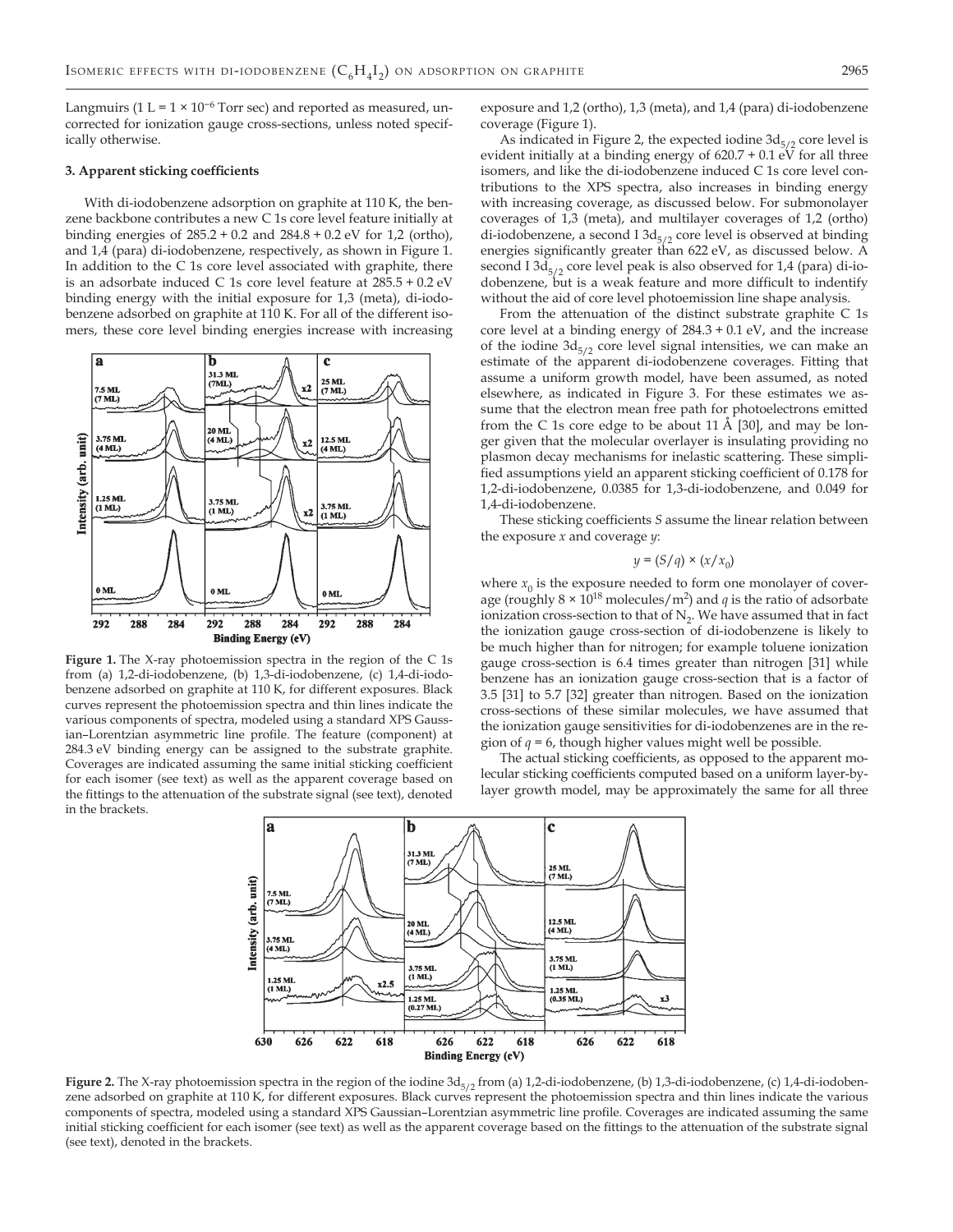

**Figure 3.** The intensity of graphite substrate core level C 1s feature, at 284.3 eV binding energy, as a function of exposure to (+) 1,2-di-iodobenzene, (■) 1,3-di-iodobenzene, (▲) 1,4-di-iodobenzene, in Langmuirs (1 L =  $1 \times 10^{-6}$  Torr sec), with pressures and plotted exposures uncorrected for ionization gauge cross-section(s).

isomers of di-iodobenzene. There is a strong similarity in the initial decay of the graphite substrate intensities for all three isomers with initial di-iodobenzene exposure from 0 L to 10 L, as indicated in Figure 3. Thus the overall sticking coefficients of all of the di-iodobenzene isomers may, in fact, be similar to that of 1,2-di-iodobenzene, which exhibits the highest sticking coefficient overall and the behavior that most closely resembles layer-by-layer growth. The correspondences between the nominal coverage and the measured exposure are 1 monolayer (ML) corresponding to 8 L for 1,2-di-iodobenzene, 1 ML corresponding to 37 L for 1,3-di-iodobenzene, and 1 monolayer corresponding to 29 L for 1,4-di-iodobenzene, with the apparent sticking coefficients abstracted from the decrease in substrate signal and stated pressures and exposure, as measured and uncorrected for ionization gauge cross-section.

In fact, only 1,2 (ortho) di-iodobenzene exhibits the exponential decay of the graphite substrate signal that is characteristic of uniform growth of the molecular overlayer (Figure 3). For the isomers 1,3- and 1,4-di-iodobenzene, the decay of graphite intensities does not follow the expected exponential decline in intensities after 10 L (as measured and uncorrected for ionization gauge cross-section). This behavior indicates that the isomers 1,3- and 1,4-di-iodobenzene molecular films adopt a Stranski–Krastanov or Volmer–Weber (island) growth mode, as discussed in greater detail below. A Stranski–Krastanov or Volmer–Weber growth mode results in an apparent sticking coefficient and a concomitant



**Figure 4.** The X-ray photoemission C 1s core level binding energies for (▼) 1,2-di-iodobenzene, (**+**, ▲) 1,3-di-iodobenzene, (+×) 1,4-di-iodobenzene as a function of coverage. Coverages are nominal or apparent coverages based on the attenuation of the graphite substrate C 1s core level feature at 284.3 eV binding energy (see text). The common graphite substrate core level C 1s binding energy, at 284.3 eV (■), is shown for reference.



**Figure 5.** The X-ray photoemission I  $3d_{5/2}$  core level binding energies for (■, ♦) 1,2-di-iodobenzene, (**+**, +×) 1,4-di-iodobenzene, (▲, ▼) 1,3-diiodobenzene as a function of coverage. Coverages are nominal coverages based on the attenuation of the graphite substrate C 1s core level feature at 284.3 eV binding energy (see text).

apparent coverage that may, in fact, be much smaller than the real or true sticking coefficient as measured by our techniques.

The strong tendency to adopt a Volmer–Weber (island) growth mode for meta 1,3-di-iodobenzene adsorption on graphite at 110 K is evident in the C 1s core level binding energies and the iodine  $3d_{5/2}$  core level binding energies plotted as a function of apparent coverage, in Figures 4 and 5, respectively. While the core level binding energies for 1,2 (ortho), and 1,4 (para) di-iodobenzene are very similar when rescaled according to apparent coverage (not exposure), 1,3 (meta) di-iodobenzene remains distinctly different, with far greater core level binding energies. The possibilities for the differences in the observed core level binding energies between the various isomers are limited. In a sense, it is clear that para 1,4-di-iodobenzene has far more uniform initial growth of the molecular film (as indicated in Figure 4, although not as uniform as 1,3-di-iodobenzene, as indicated in Figure 3), and thus follows a Stranski–Krastanov growth mode, and tends not to grow in a more extreme island growth mode that would more resemble the Volmer–Weber growth mode as appears to be the tendency for meta 1,3-di-iodobenzene (Figures 4 & 5).

The least likely scenario is that there is distinctly different adsorption chemistry that occurs for 1,3 (meta) di-iodobenzene compared to 1,2 (ortho), and 1,4 (para) di-iodobenzene adsorption on graphite; our model density functional theory calculations provide no indication that this would or should be the case. Intermolecular interactions and different growth modes that vary with isomer are therefore the most likely origin of the differences observed for 1,3 (meta) di-iodobenzene compared to 1,2 (ortho), and 1,4 (para) diiodobenzene adsorption on graphite at 110 K.

#### **4. Screening**

For 1,3-di-iodobenzene, the coverage dependent XPS spectra show very large shifts in both the C 1s and I 3d core level features, as we have indicated. These increases in core level binding energies of ~3 eV or more are far greater than core level shifts observed for 1,2- and 1,4-di-iodobenzene (Figure 4 and Figure 5). Since dissociative chemisorption can be excluded in all of the adsorption systems we describe here, such large core level shifts can only result from strong intermolecular interactions or decreased screening from the graphite substrate, resulting in larger photoemission final state binding energies [33–37].

The increases in the C 1s core level binding energy with increasing adsorbate coverages are certainly consistent with decreasing final state screening of the adsorbate molecular layers with increased multilayer growth [35–37]. In addition, di-iodobenzene residing in a molecular multilayer could well provide a sec-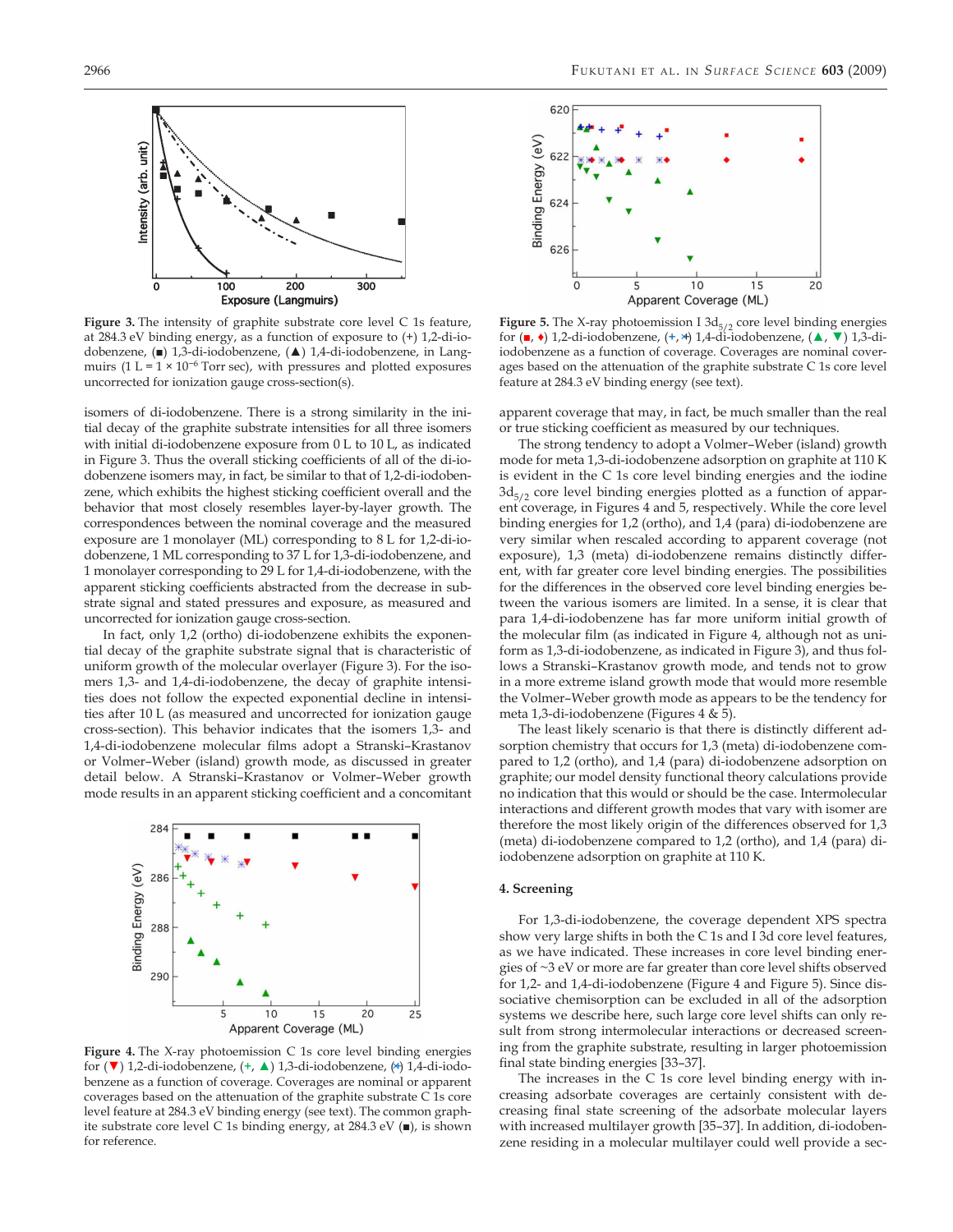ond iodine  $3d_{5/2}$  core level photoemission feature at a significantly higher binding energy as is observed for ortho 1,2- and meta 1,3 di-iodobenzene (Figure 2). This additional I 3d core level feature is only apparent at coverages greater than nominally one monolayer or approaching one nominal monolayer for ortho 1,2-di-iodobenzene and meta 1,3-di-iodobenzene. The two I 3d core level features for ortho 1,2- and meta 1,3-di-iodobenzene adsorption appear too close in binding energy to be attributable to the spin–orbit I 3d<sub>3/2</sub> and I 3d<sub>5/2</sub> companions individually [38–41].

Accordingly, we can partially (but not completely) attribute these different I  $3d_{5/2}$  core level features to the differences in screening between the monolayer (with the I  $3d_{5/2}$  core level binding energies appearing at  $620.7 \pm 0.1$  eV to  $621.3 \pm 0.4$  eV in the case of ortho 1,2-di-iodobenzene) and multilayer growth of 1,2-di-iodobenzene (622.2 ± 0.3 eV binding energy). This explanation is, however, incomplete. The iodine  $3d_{5/2}$  core level photoemission feature that is initially observed at a binding energy of  $620.7 \pm 0.1$  eV for all three isomers, increases in both intensity and binding energy for all three isomers with increasing di-iodobenzene coverage, as indicated in Figure 2 and Figure 5. This change in the initial I  $3d_{5/2}$  core level binding energy, with increasing diiodobenzene coverage, is not the expected behavior of a core level feature whose origin arises solely from molecules restricted to the interface of a molecular film of increasing thickness.

The most dramatic changes observed for the I  $3d_{5/2}$  core level binding energies are seen with 1,3-di-iodobenzene on graphite at 110 K. These binding energy shifts include the component of the I  $3d_{5/2}$  core level that is initially observed at a binding energy of  $620.7 \pm 0.1$  eV. There is thus a need to invoke intermolecular interactions that can include intermolecular screening [11, 42], chemical shifts due to intermolecular hybridization [43], as well as final state effects attributable to screening from the substrate [33, 34].

If the I 3d feature observed at a binding energy of  $620.7 \pm 0.1$  eV for all three isomers is solely attributable to the first molecular monolayer, then we should see the *decrease* in intensity for emission from this lower binding energy feature simply because the photoemission intensities for the first layer should decrease as it is buried beneath the additional adsorbed multilayers. The significant shifts in core level binding energy observed for all the components of the I 3d core level observed in XPS, for the meta 1,3-diiodobenzene (Figures 4 & 5), while very little coverage dependent changes are seen for para 1,4-di-iodobenzene, tend to implicate the existence of very strong intermolecular interactions and/or the chemical shifts.

The shift in the I  $3d_{5/2}$  core level binding energy partially attributed to the first monolayer is likely partly due to interface dipole changes [44], and changes in the dipole layer interaction as the film thickness increases. We cannot assign one of the di-iodobenzene I  $3d_{5/2}$  core level features to simply a well screened interface molecular species because of the coverage dependent binding energies and intensity increases. These issues and the presence of two distinct peaks in the I  $3d_{5/2}$  core level photoemission spectra require consideration of intermolecular interactions and/or the chemical shifts with the growth of the molecular film.

As just noted, the shift towards increasing binding energies for the two I  $3d_{5/2}$  features observed for meta 1,3-di-iodobenzene are very significant (Figure 5), with the feature at greater binding energies exhibiting even greater increases in binding energy with increasing 1,3-di-iodobenzene coverages. These strong differences for the two I  $3d_{5/2}$  features observed for meta 1,3-di-iodobenzene adsorption suggest strong intermolecular interactions, in addition to the effect of the substrate on final state photoemission screening and molecular polarization [33–36]. Some of the similar observations based on the C 1s core level spectra (Figure 4) also are consistent with the need to invoke intermolecular interactions particularly for meta 1,3-di-iodobenzene.

As noted in the prior section, meta 1,3-di-iodobenzene isomer adopts a growth mode on graphite at 110 K very close to Volmer– Weber growth. Such a growth mode is consistent with the huge core level binding energy shifts, and the persistence of the graphite C 1s core level 284.3 ± 0.1 eV binding energy feature even when the iodine  $3d_{5/2}$  features for meta 1,3-di-iodobenzene are of very significant intensities. At similar at iodine  $3d_{5/2}$  intensities for 1,2and 1,4-di-iodobenzene the graphite C 1s core level intensities are quite weak. Intermolecular interactions are necessary to explain the strongly coverage dependent multiple iodine  $3d_{5/2}$  and C 1s core level features at widely different binding energies and the tendency for strongly island like molecular thin film growth of the meta 1,3-di-iodobenzene adlayer. Such intermolecular interactions may actually have an origin in the frontier orbitals of di-iodobenzene, and thus may be partly related to geometrical considerations.

#### **5. Geometry effects in di-iodobenzene packing**

It is important to exclude simple statistical differences in the molecular packing of the different di-iodobenzenes. Geometry of molecular packing can play an important role in substituted arene adsorbate interactions [44–46]. Isomeric effects have been observed with halogenated benzenes due to substrate interactions [45] and intra-molecular substituent proximity effects [25], but strong intermolecular interactions are to be expected as well [46].

Because of the difference in the relative positions of two iodine molecules in each isomer, each isomer must have certain preferential directions favored for adoption in the adsorption process. From purely geometrical point of view, we have calculated the number of possible ways the crystal can be arranged in the periodic manner without forming I–I bond between adjacent molecules for 1, 2, and 3 molecules per basis (molecular building block aggregate), considering a close packed geometry of di-iodobenzenes (Table 1) as well as 1, 2, and 3, and 4 molecules per basis (molecular building block aggregate) with pair-wise hydrogen bonding (Table 2). Other planar packing geometries for di-iodobenzenes and like molecules are possible, but these two types of packing geometries are illustrative of the overall role of geometry. Both of these packing geometries for the di-iodobenzenes are schematically illustrated in Figure 6.

**Table 1.** The result of geometrical analysis of crystal formation, assuming a close packed geometry, for each isomer of di-iodobenzene. The number of possible arrangements is listed for each unit cell specified the number of molecules and possible "holes" (see text). See Figure 6a and b for the depiction of packing geometries with no "hole" and with a hole in the unit cell lattice respectively.

| Number of molecules per basis        |    |     |        |       |     |        |         |       |
|--------------------------------------|----|-----|--------|-------|-----|--------|---------|-------|
| Structure                            | CP | CP. | l hole | Total |     | 1 hole | 2 holes | Total |
| Number of lattice-basis combinations |    |     |        |       |     |        |         |       |
| 1,2                                  |    | 20  | 15     | 35    | 56  | 72     | 64      | 192   |
| 1,3                                  |    | 8   | 18     | 26    |     | 72     | 72      | 149   |
| 1,4                                  |    | 17  |        | 29    | 156 | 80     | 80      | 316   |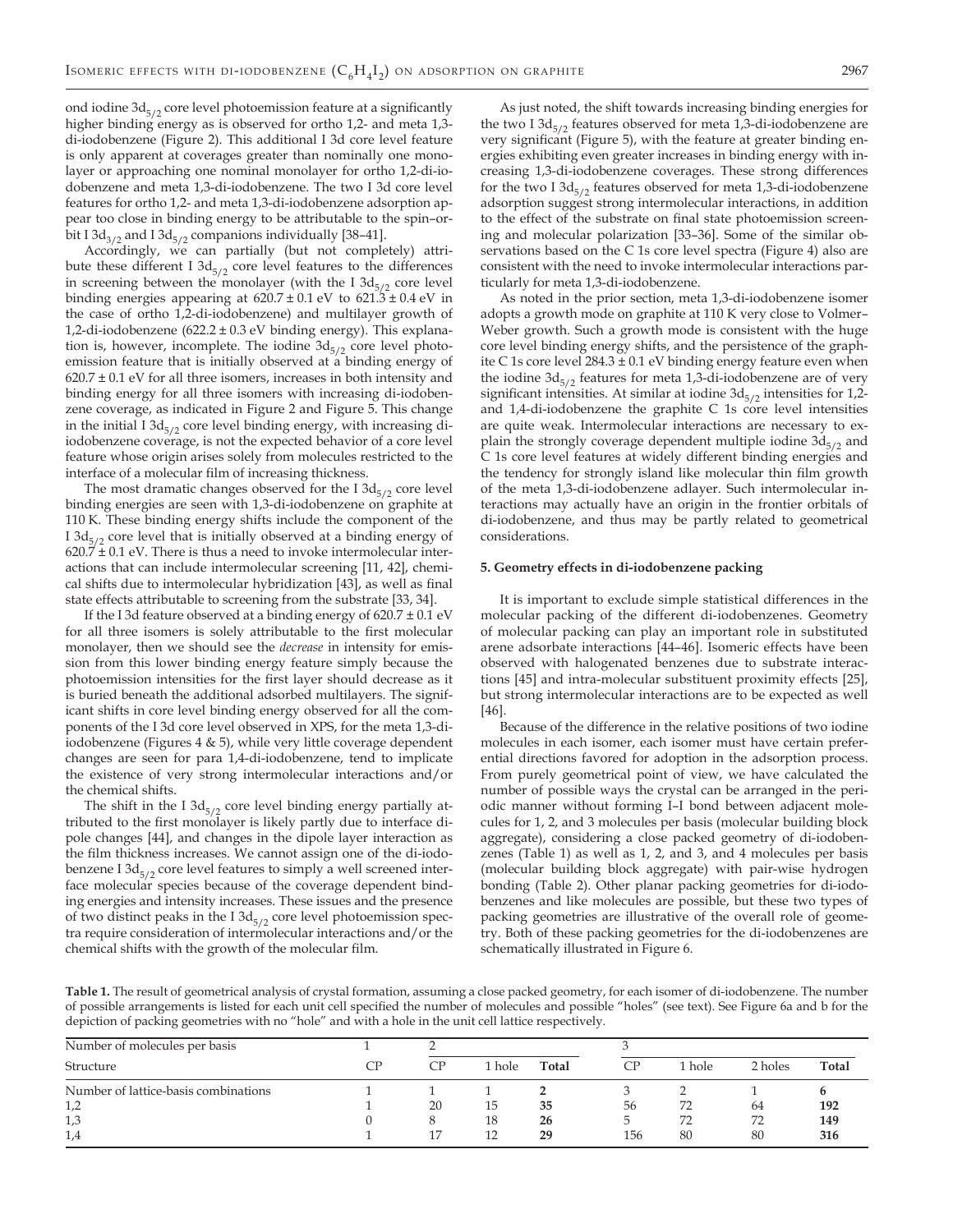**Table 2.** The result of geometrical analysis of crystal formation assuming pair-wise hydrogen interactions, for each isomer of di-iodobenzene. The number of possible arrangements is listed for each unit cell specified the number of molecules and possible "holes" (see text). See Figure 6c and d for an indication of the overall packing geometries with no "hole" and with a hole in the unit cell lattice respectively.

| Number of molecules per basis                             |                           | $\overline{2}$            |                                        |                                       | 3                                     |                            |            |            |  |
|-----------------------------------------------------------|---------------------------|---------------------------|----------------------------------------|---------------------------------------|---------------------------------------|----------------------------|------------|------------|--|
| Structure                                                 | CP                        | CP                        | 1 hole                                 | Total                                 | CP                                    | 1 hole                     | 2 holes    | Total      |  |
| Number of lattice-basis combinations<br>1,2               |                           | 22                        | 24                                     | 46                                    | 3<br>246                              | 188                        | 120        | 6<br>554   |  |
| 1,3<br>1,4                                                | 0                         | 22<br>8                   | 27<br>24                               | 49<br>32                              | 246<br>48                             | 196<br>256                 | 142<br>128 | 584<br>432 |  |
| Number of molecules per basis                             | 4                         |                           |                                        |                                       |                                       |                            |            |            |  |
| Structure                                                 | CP                        | 1 hole                    | 2 holes                                | 3 holes                               | 4 holes                               | Total                      |            |            |  |
| Number of lattice-basis combinations<br>1,2<br>1,3<br>1,4 | 5<br>1556<br>1612<br>1056 | 4<br>1592<br>1848<br>1568 | $\overline{4}$<br>1980<br>2218<br>2304 | $\mathcal{P}$<br>1248<br>1488<br>1408 | $\mathcal{P}$<br>1216<br>1488<br>1408 | 17<br>7592<br>8654<br>7744 |            |            |  |



**Figure 6.** The depiction of (a) close packed and (b) corresponding onehole structures indicating some of the packing arrangements considered in Table 1 as well as a depiction of (c) the pair-wise dense but not close packed and (d) corresponding one-"hole" structures that are among some of the possible unit cell packing structures considered in Table 2.

Since the number of possible arrangements for certain molecule could be closely related to the probability of sticking, we have calculated the overall number of possible packing arrangements assuming that the molecules are arranged in the ideal Bravais lattice, but without considering the possible rotational symmetries with respect to the substrate. Although imposing this assumption may not be perfectly valid for the real crystal, by considering up to 4 molecules per basis we increase the periodicity of Bravais lattice, though each molecule in planar (two-dimensional) group may and will not preserve the Bravais lattice relaxing the overall constraints.

Let us begin our consideration of the statistical role of the planar packing geometrical effects with the more close packed arrange-

ment of molecules (Figure 6a & b). The result of these simple summations of possible packing arrangements is shown in the Table 1. If the in-plane packing is completely close packed, the meta 1,3-diiodobenzene cannot form a Bravais lattice, and this alone may favor growth or a more "vertical" molecular structure than an "in-plane" close packed structure. As indicated in Table 1, this tendency appears to hold well for unit cells with planar arrangements that contain 2 and more molecules, unless there is a "hole" in the packing arrangement, as indicated in Figure 6b. A hole in the unit cell lattice would be tantamount to "inverse" Volmer–Weber growth.

For greater completeness, we have also considered an in-plane packing of di-iodobenzenes based on pair-wise hydrogen interactions (Figure 6c & d). From Table 2, it can be easily surmised that 1,4-di-iodobenzene is generally least likely to form a pair-wise packing structure with any number of molecules per basis and prefers to form the periodic structure with the unfilled holes left on the layer. For the meta 1,3-di-iodobenzene, the total number of possible packing arrangements is the highest among all the isomers (in our analysis for up to 4 molecules per basis), when considering a pair-wise packing structure, but in general (not always) this is a result of the fact that the available packing arrangements for meta 1,3-di-iodobenzene is very high when one allows for "holes" in the unit cell lattice. For example, since the probability of forming the structure with holes (not immediately close packed in a two-dimension grouping) is high for the meta 1,3-di-iodobenzene, this could enhance the tendency for this isomer to form "inverse" islands, that is to say "holes" in the molecular film.

These geometrical packing models suggests that the probability of the sticking is highest for 1,3-di-iodobenzene when there is either "inverse" Volmer–Weber growth, i.e. "holes" in the molecular unit cell, or there is island growth (more conventional growth that resembles Volmer–Weber growth). Although both meta 1,3 and para 1,4-di-iodobenzene exhibit the departure from a pure exponential decay of the substrate graphite intensities, with increasing film growth, just the available number of packing possibilities for the various isomers may play some role in the difference in their sticking coefficients.

From the graphite core level intensities, the apparent sticking coefficients of three isomers (uncorrected for the growth mode) rank from largest to smallest, ortho 1,2-di-iodobenzene, para 1,4-di-iodobenzene, to meta 1,3-di-iodobenzene supporting the conclusion that 1,3-di-iodobenzene grows in a mode that more closely resembles Volmer–Weber growth. Because of the growth mode that tends strongly towards Volmer–Weber island growth or "inverse" Volmer–Weber growth, containing a high density of "holes", meta 1,3-di-iodobenzene appears to exhibit much smaller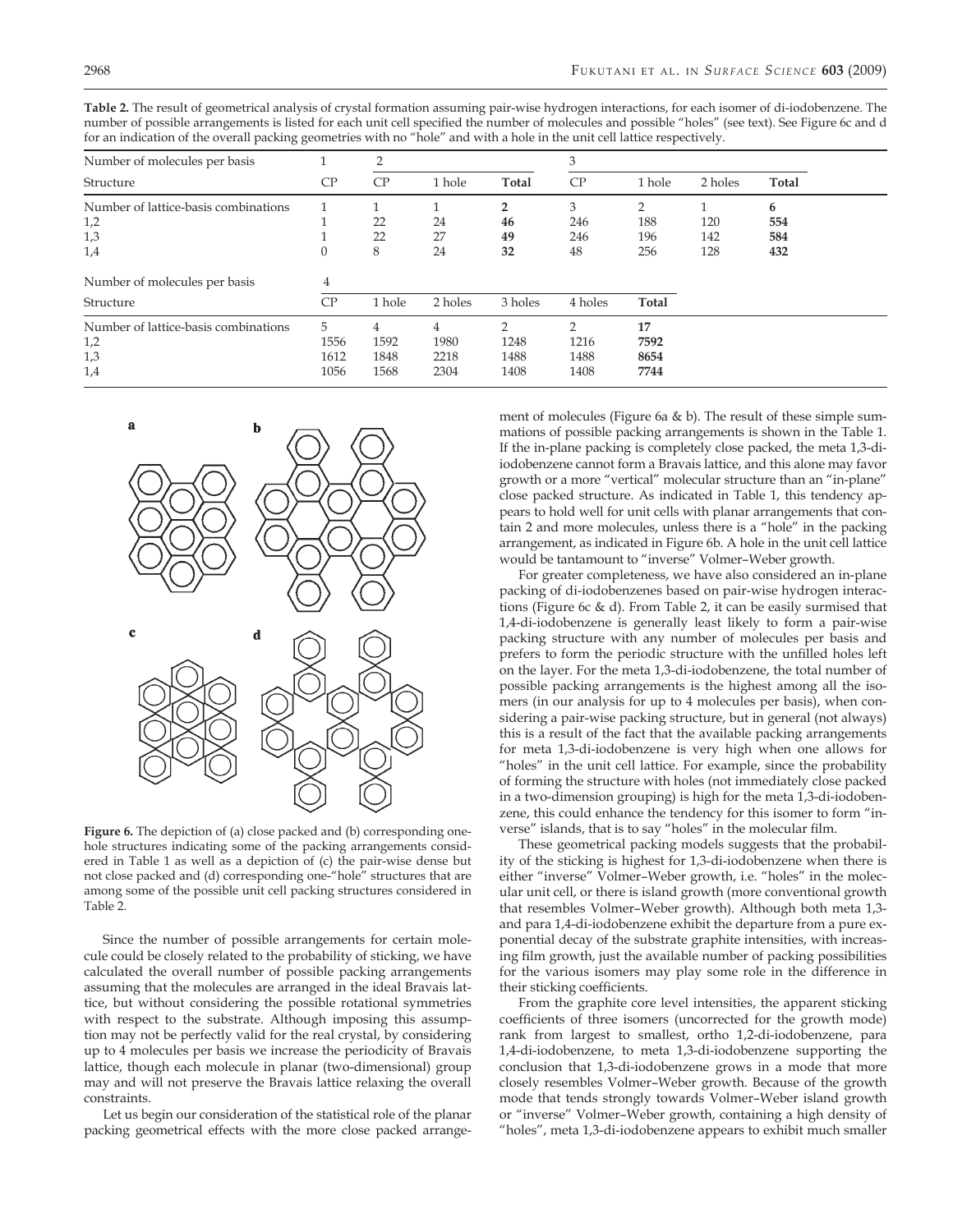

**Figure 7.** A schematic representation of different pair-wise arrangements of ortho 1,2-di-iodobenzene on graphite. For the purposes of this schematic, one molecule is placed in registry with the graphite substrate, and for the six possible pair-wise arrangements, only half allow the second di-iodobenzene to remain in registry with the substrate. A largely σ-bonding electron cloud has been chosen for this schematic (see text).

sticking coefficient, smallest in three isomers, based in part on the exponential curve fitting from the decreasing substrate intensity. This low apparent sticking coefficient may not be representative of the true sticking coefficient whose value, as suggested by our geometrical models, may in fact be larger than for the other isomers. In fact, strong intermolecular interactions must still be invoked to explain the significant differences in the growth mode and coverage dependent core level binding energies observed for meta 1,3-di-iodobenzene compared to that seen for 1,2- and 1,4-diiodobenzene. Geometrical effects alone cannot be used to explain all of core level binding energy results. The phenyl coupling reaction indicates that substituted meta (1,3) iodobenzenes do have strong intermolecular interactions [46].

These geometrical considerations (just discussed above) do not consider the graphite substrate and possible registry of the di-iodobenzene with the substrate. Such substrate interactions that would favor registry with the graphite substrate would likely occur through the arene π molecular orbitals. The spacings between di-iodobenzene molecules are dominated by the frontier σ molecular orbitals. The actual adsorbate size and spacing between di-iodobenzene will depend upon the intermolecular interactions and relative orientations, but as seen in Figure 7 for 1,2-di-iodobenzene, only a few pair interaction would be likely to allow adjacent di-iodobenzene molecules to remain in registry with the graphite substrate. In fact, with a two-dimensional space filling packing arrangement, not all di-iodobenzene molecules can be placed in registry with the graphite substrate. Such registry possible with the graphite substrate comes from superlattice periodicity, and this in turn depends on the packing arrangement adopted by the didiodobenzene. Without a two-dimensional space filling packing arrangement, more di-iodobenzene adsorbate registry with the graphite substrate is certainly possible. Structural studies, such as scanning tunneling microscopy, are indicated to resolve these local intermolecular structural issues.

#### **6. Isomer effects versus dipole interaction**

In fact, each isomer of di-iodobenzene exhibits a different electric dipole in the plane of the benzene ring. We have strived to

distinguish between intermolecular interaction caused by the different arrangements of substitutions, possible as indicated by the geometrical considerations just discussed previously, and possible dipole effects that are not simply a result of different substitution geometries. In an effort to explore a distinction between these two effects, we have compared para 1,4-di-iodobenzene with 1 bromo,4-iodobenzene. These two molecules have similar geometric substitutions, but the latter has a small net electric dipole in the plane of the benzene ring due to differences in the halogen substitutions while the former has no net electric dipole moment. It must be understood at the outset that an assignment of intermolecular interactions to one single effect alone is not possible and any attempt to do so is very open to many criticisms. Of course the substitution geometries and electric dipole magnitudes are interlinked, as are many other phenomena.

Despite the identical positions of halogen substitution, these two molecules exhibit very distinct apparent sticking coefficients. The apparent sticking coefficient for 1,4-di-iodobenzene (as noted previously) was found to be 0.049 while the value is 0.13 for 1 bromo, 4-iodobenzene, as estimated by the diminution of graphite substrate intensities (Figure 8) and based again on assuming that



**Figure 8.** The intensity of graphite substrate core level C 1s feature, at 284.3 eV binding energy, as a function of exposure to (▲) 1,4-di-iodobenzene and  $(*)$  1-bromo, 4-iodobenzene in Langmuirs (1 L =  $1 \times 10^{-6}$ Torr sec), with pressures and plotted exposures uncorrected for ionization gauge cross-section(s).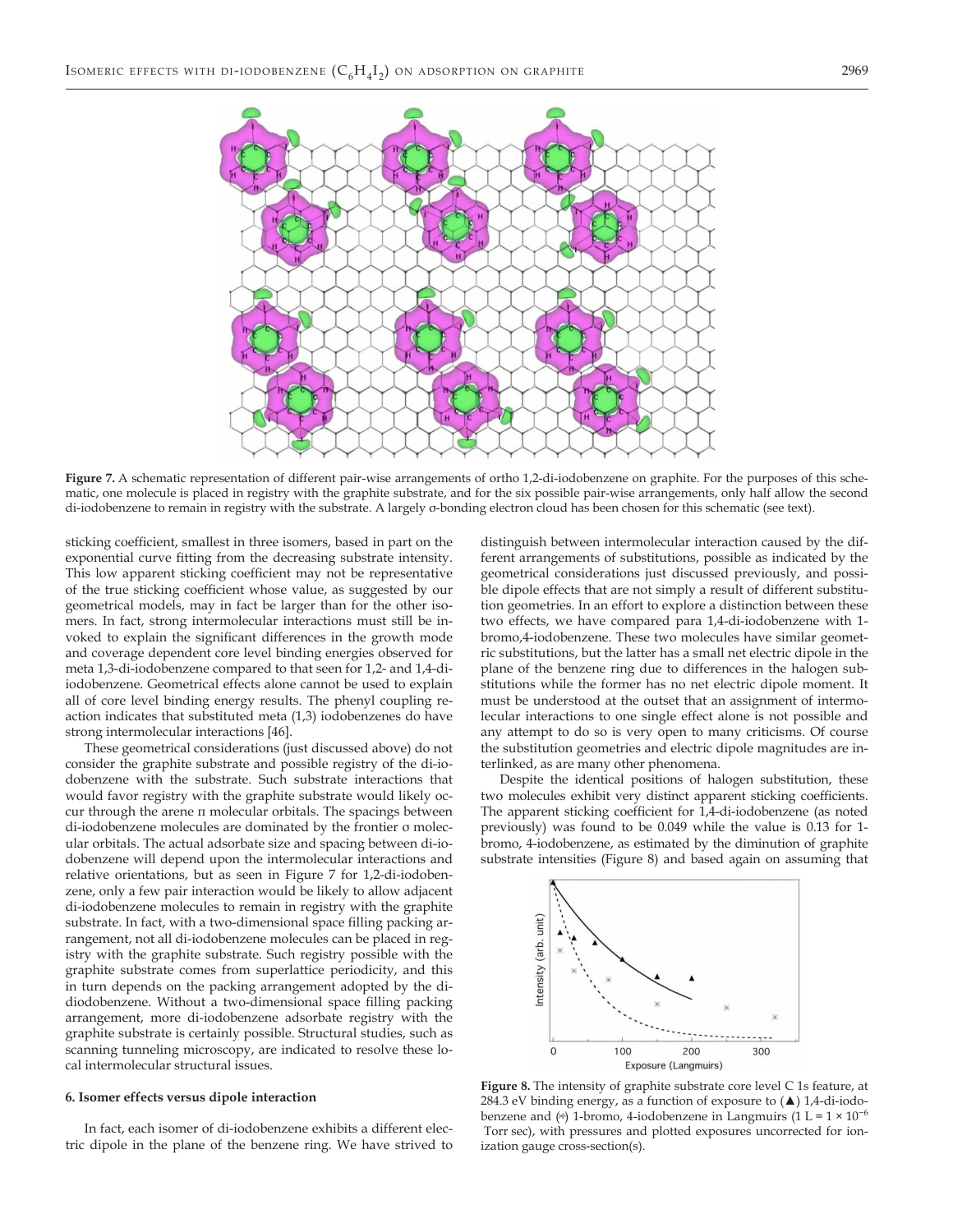the ionization gauge sensitivities to di-iodobenzenes are in the region of *q* = 6, though higher values again might well be possible. As seen in Figure 8, the decay in substrate intensities more closely fits an exponential profile for 1-bromo, 4-iodobenzene than is the case for 1,4-di-iodobenzene adsorption on graphite at 110 K. This is particularly true for exposures greater than 10 L (uncorrected for ionization gauge cross-section). Indeed, the apparent sticking coefficient of 0.13 for 1-bromo, 4-iodobenzene approaches the value of 0.178 noted for 1,2-di-iodobenzene. For the nominal apparent 1 M coverage, there is a contrast between the associated measured exposure of 29 L for 1,4-di-iodobenzene and the corresponding 11 L exposure associated with 1-bromo, 4-iodobenzene, based on the calculated apparent sticking coefficients but uncorrected for growth mode. These results tend to indicate that 1-bromo, 4-iodobenzene adsorption on graphite more closely resembles the layer-by-layer growth mechanisms of 1,2-di-iodobenzene than the Volmer–Weber (island) growth mode adopted by 1,3-di-iodobenzene on graphite.

The C 1s spectra of 1-bromo, 4-iododobenzene characterized initially by two peaks at  $284.7 \pm 0.2$  eV and  $286.1 \pm 0.2$  eV are apparent with the initial exposure of 10 L, as seen in Figure 9. The lower binding energy feature of 1-bromo, 4-iododobenzene is close to the di-iodobenzene adsorbate C 1s feature at a binding energy of 284.8 ± 0.2 eV observed with the initial adsorption of both 1,4-diiodobenzene and 1,2-di-iodobenzene on graphite, as noted previously. The higher binding energy feature is not entirely unexpected given that bromine has a much higher electron affinity than iodine.

The increase in binding energy of the 1-bromo, 4-iododobenzene C 1s core level feature at  $284.7 \pm 0.2$  eV with increasing coverage resembles that observed for 1,2-di-iodobenzene, as summarized in Figures 10 & 4, respectively. These results combined all indicate that the growth mode of 1-bromo, 4-iododobenzene approaches a layer-by-layer growth mode far better than we observe for 1,4-di-iodobenzene adsorption on graphite. The implication is that intermolecular interactions of 1-bromo, 4-iododobenzene are likely more similar to that of 1,2-di-iodobenze than 1,4-di-iodobenzene.



**Figure 9.** The X-ray photoemission spectra in the region of the C 1s from (a) 1,4-di-iodobenzene, (b) 1-bromo, 4-iodobenzene adsorbed on graphite at 110 K, for increasing exposures and coverages. Black curves represent the photoemission spectra and thin lines indicate the various components of spectra, modeled using a standard XPS Gaussian– Lorentzian asymmetric line profile. The common feature (component) at 284.3 eV binding energy can be assigned to the graphite substrate. Coverages are indicated assuming the same initial sticking coefficient for each isomer (see text) as well as the apparent coverage based on the fittings to the attenuation of the substrate signal (see text), denoted in the latter case in brackets.



**Figure 10.** The X-ray photoemission C 1s core level binding energies for  $(\star)$  1,4-di-iodobenzene and  $(\blacktriangle, \blacktriangledown)$  1,4-bromoiodobenzene as a function of coverage. Coverages are nominal or apparent coverages based on the attenuation of the graphite substrate C 1s core level feature at 284.3 eV binding energy (see text). The common graphite substrate core level binding energy C 1s binding energy, at 284.3 eV, (■) is shown for reference.



**Figure 11.** The X-ray photoemission spectra in the region of the iodine  $3d_{5/2}$  from (a) 1,4-di-iodobenzene, (b) 1-bromo, 4-iodobenzene adsorbed on graphite at 110 K, for increasing exposures and coverages. Black curves represent the photoemission spectra and thin lines indicate the various components of spectra, modeled using a standard XPS Gaussian–Lorentzian asymmetric line profile. Coverages are indicated assuming the same initial sticking coefficient for each isomer (see text) as well as the apparent coverage based on the fittings to the attenuation of the substrate signal (see text), denoted in the latter case in brackets.

As indicated in Figure 11, the iodine  $3d_{5/2}$  core level photoemission peaks for initial 1-bromo, 4-iododobenzene adsorption on graphite at 110 K were observed at 620.8 ± 0.2 eV and  $622.5 \pm 0.2$  eV at 10 L exposure (uncorrected for ionization gauge cross-section). The smaller binding energy I 3d feature for 1 bromo, 4-iododobenzene adsorbed on graphite (Figure 11) does resemble the initial I  $3d_{5/2}$  binding energy feature observed at  $620.7 \pm 0.1$  eV at 1,2-di-iodobenze (Figure 2). There are greater increases in the iodine  $3d_{5/2}$  core level photoemission binding energies with increasing coverages and exposure to 1-bromo, 4-iododobenzene, than were observed for 1,4-di-iodobenzene, as seen in Figure 11 and summarized in Figure 12. These more dramatic increases in the iodine  $3d_{5/2}$  core level photoemission binding energies for increasing coverages of 1-bromo, 4-iododobenzene (Figure 12) on graphite resemble that observed for 1,3-di-iodobenzene (Figure 5). While this might appear to be difficult to reconcile with a growth mode that approaches layer-by-layer growth for 1 bromo, 4-iododobenzene adsorption on graphite, we recognize that the frontier orbitals for iodine extend farther from the benzene molecular backbone than is the case of bromine. The large shifts in